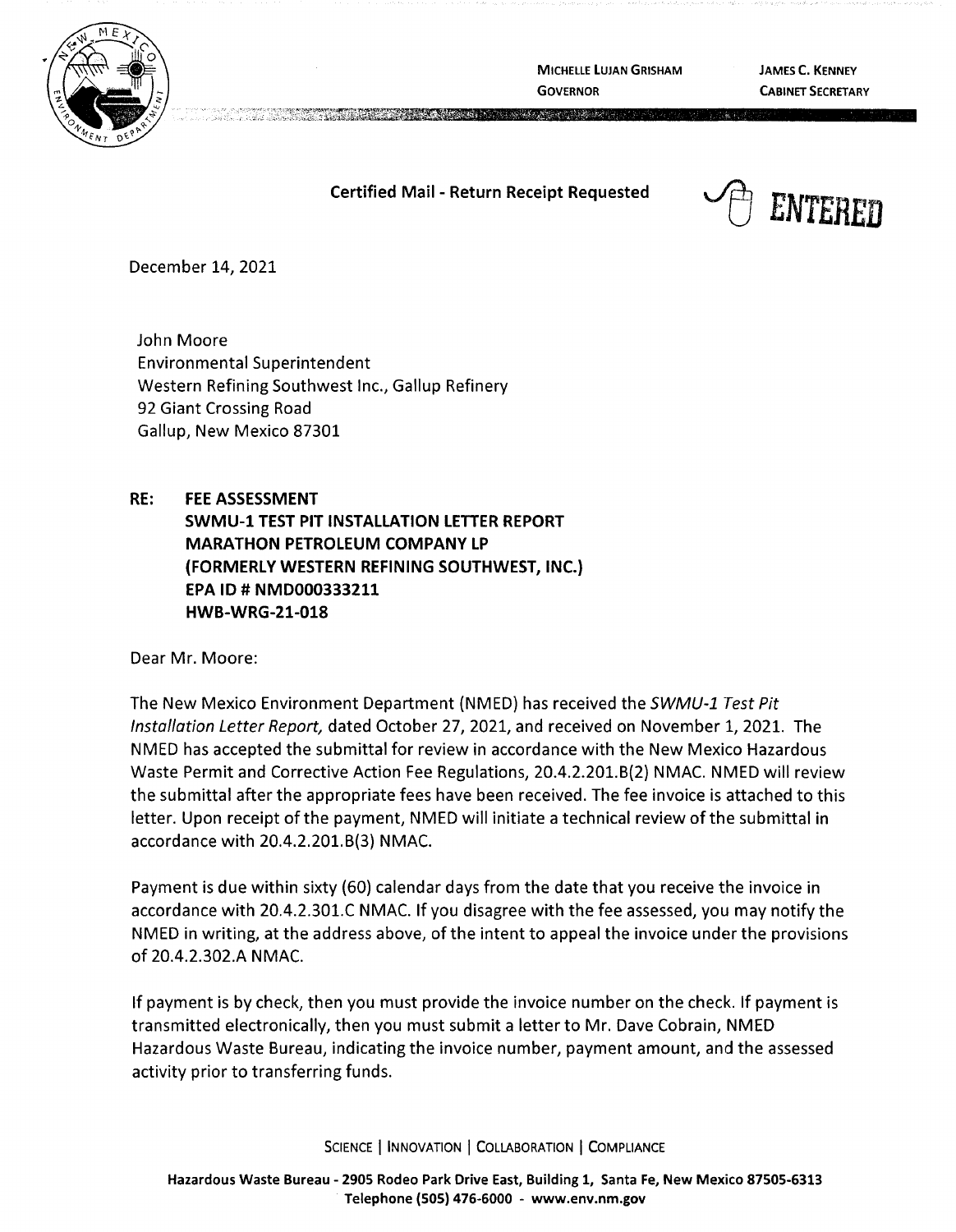Mr. Moore December 14, 2021 Page 2

If you have any questions regarding this letter, please contact Michiya Suzuki of my staff at 505- 690-6930.

 $\cdot$ .

Sincerely,

 $\mathcal{O}_{a}/\mathcal{U}_{a}$ 

Dave Cobrain Program Manager Hazardous Waste Bureau

cc: J. Sanchez, NMED HWB L. Tsinnajinnie, NMED HWB M. Suzuki, NMED HWB